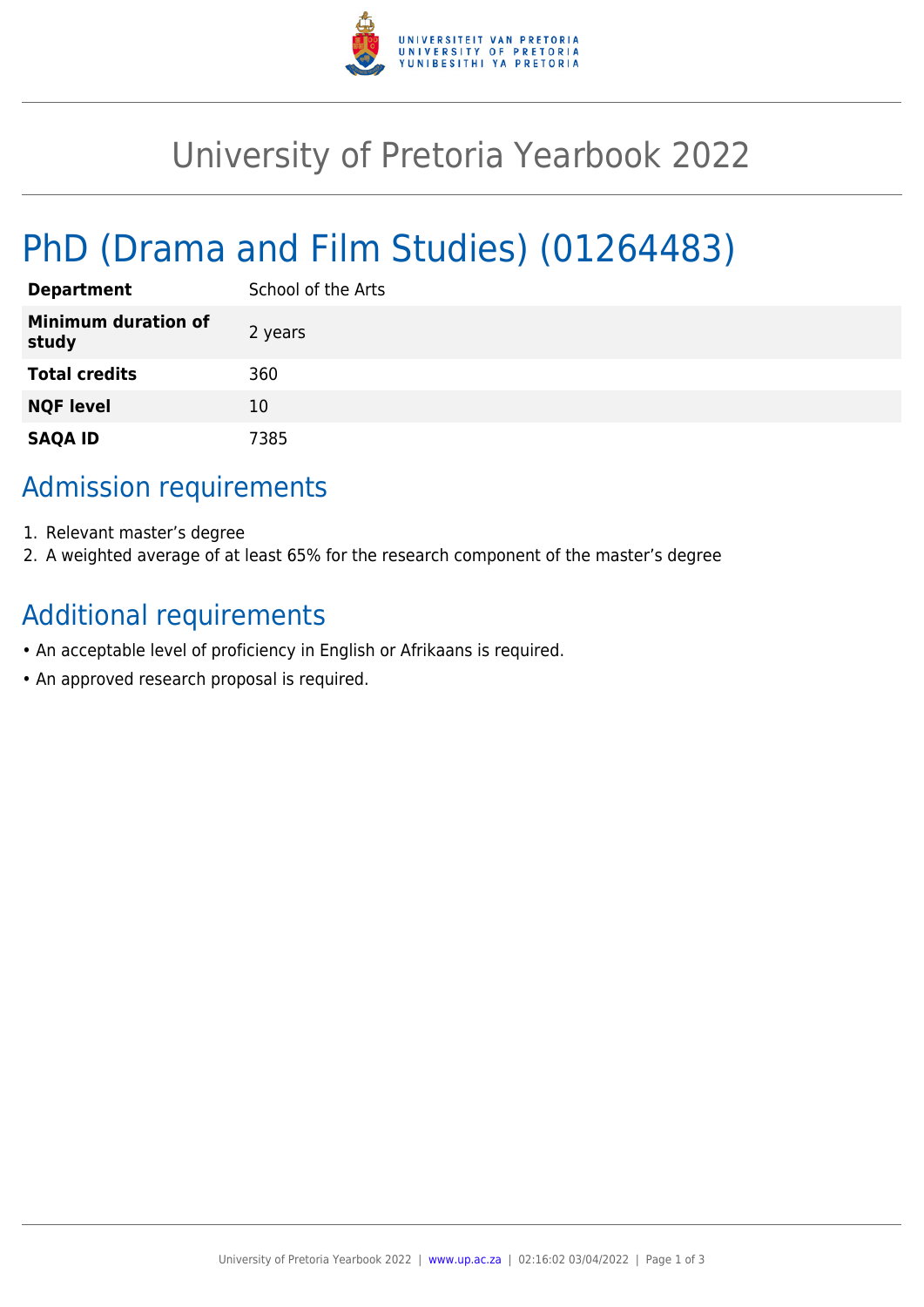

# Curriculum: Year 1

**Minimum credits: 360**

#### **Core modules**

#### **Thesis: Drama and film studies 990 (DFK 991)**

| <b>Module credits</b><br>360.00           |                                |
|-------------------------------------------|--------------------------------|
| <b>NQF Level</b><br>10                    |                                |
| <b>Prerequisites</b><br>No prerequisites. |                                |
| <b>Language of tuition</b>                | Module is presented in English |
| School of the Arts<br><b>Department</b>   |                                |
| <b>Period of presentation</b><br>Year     |                                |